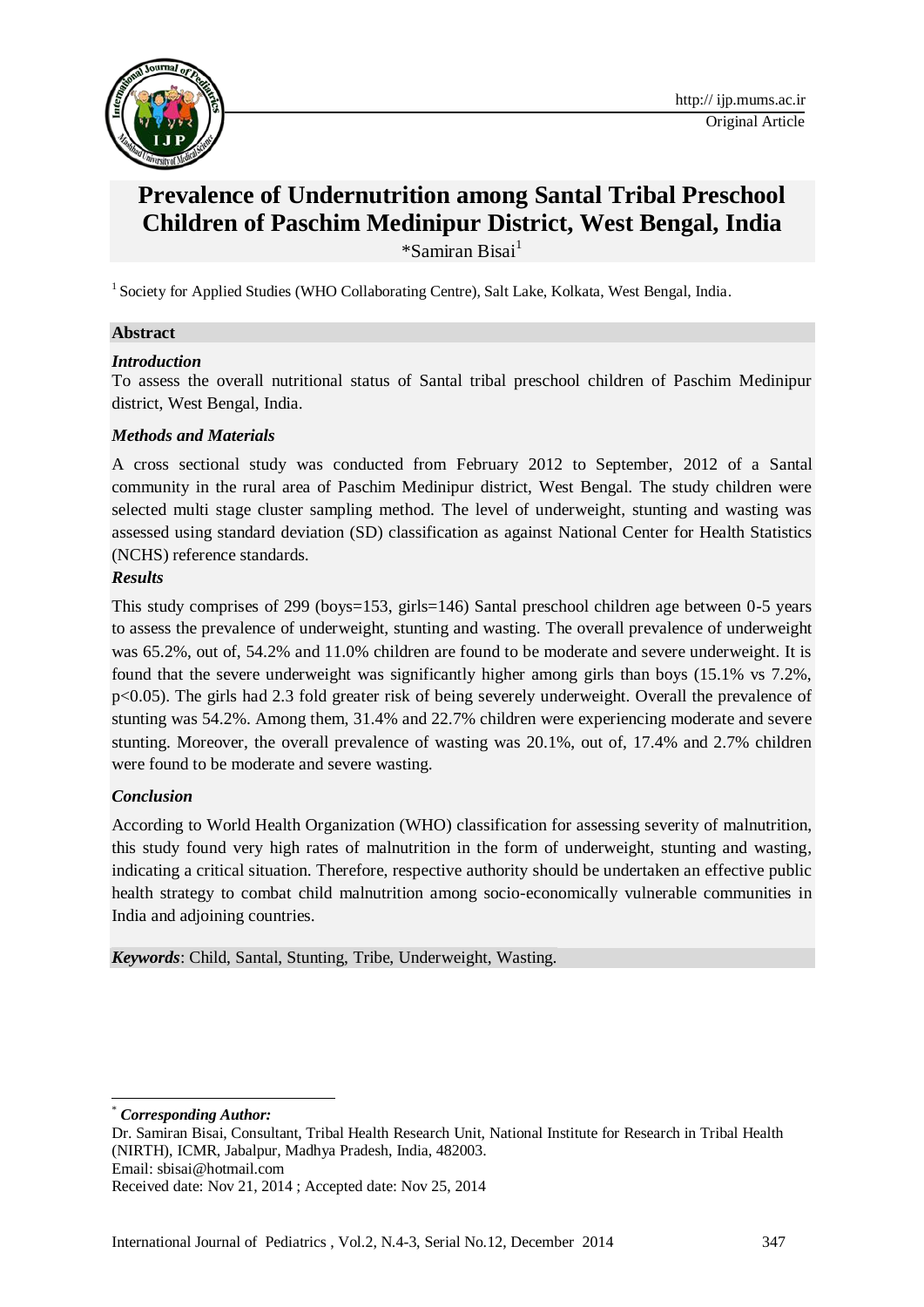# **Introduction**

Malnutrition is a disorder that results from the interaction between diet and infection. It commonly affects all age groups in a community, but infants and children are the most susceptible because of their high nutritional needs for physical growth and development (1). This situation is more prominent where people who experiencing rapid food insecurity and poverty especially in developing countries. Like India, where world's one third of the malnourished children reside. The majority of the malnourished children in India were belonging to lower socio-economic stratum. The tribal communities in India are considered to be socially and economically vulnerable community (2-9). Generally they are found in rural and inaccessible areas of the country.

Widely, three anthropometric indicators are used to assess nutritional status during childhood. These are underweight (low weight-for-age), stunting (low height-forage), and wasting (low weight-for-height). Physical growth is generally used to assess adequate health, nutrition and development of an individual child, as well as to estimate overall health and nutritional status of a population (10).

The tribes of West Bengal comprise more than 5 % of the total population of the state. Santals are the largest tribal group of West Bengal has a total population of 2,280,540 (11). They constitute 51.8% of total tribal populations of West Bengal. Santals are one such tribe, whose mother tongue is Santali, belong to an Austro-Asiatic language group. They have their own script named 'Olchiki'. They are inhabitants of five eastern and northeastern provinces of India, namely Bihar, Jharkhand, Orissa, Tripura, and West Bengal. Although they reside in several districts of West Bengal, the majority of Santals is found in Paschim Medinipur

District. Among them, more than 90% reside in rural areas. Their traditional primary occupation has been settled cultivation. They also practiced hunting, gathering, and fishing. Now, however, their primary occupation is daily agricultural and manual labourer. Many of them are bilingual and can speak Bengali or Hindi (12).

The National Family Health Survey (NFHS-3) of India has reported that about 60% of tribal children under five years are underweight and 59% are stunted and 21% children are wasted (13,14). Many studies across the West Bengal have been conducted to know the nutritional status of under five children and also among various tribal communities (2-6, 15-17). However, there are still many communities left untouched, each of them has their own unique social cultural background. Out of the 38 scheduled tribes of West Bengal, Santal is a tribal community spread over almost all districts, living in and around forest fringe. There is no published literature available on nutritional status of preschool children belonging to a Santal community of Paschim Medinipur district. Therefore, the present study was carried out to assess the overall nutritional status of Santal preschool children in Paschim Medinipur district of West Bengal, India.

# **Methods and Materials**

This cross sectional study was conducted from February 2012 to September, 2012 in the Santal tribal community of the rural area of Paschim Medinipur district, West Bengal, India (Figure.1). The study children were selected randomly from 20 clusters. For the present study we include 15 children from each cluster. The study population comprised of Santal tribal preschool children aged 0 to 5 years. All together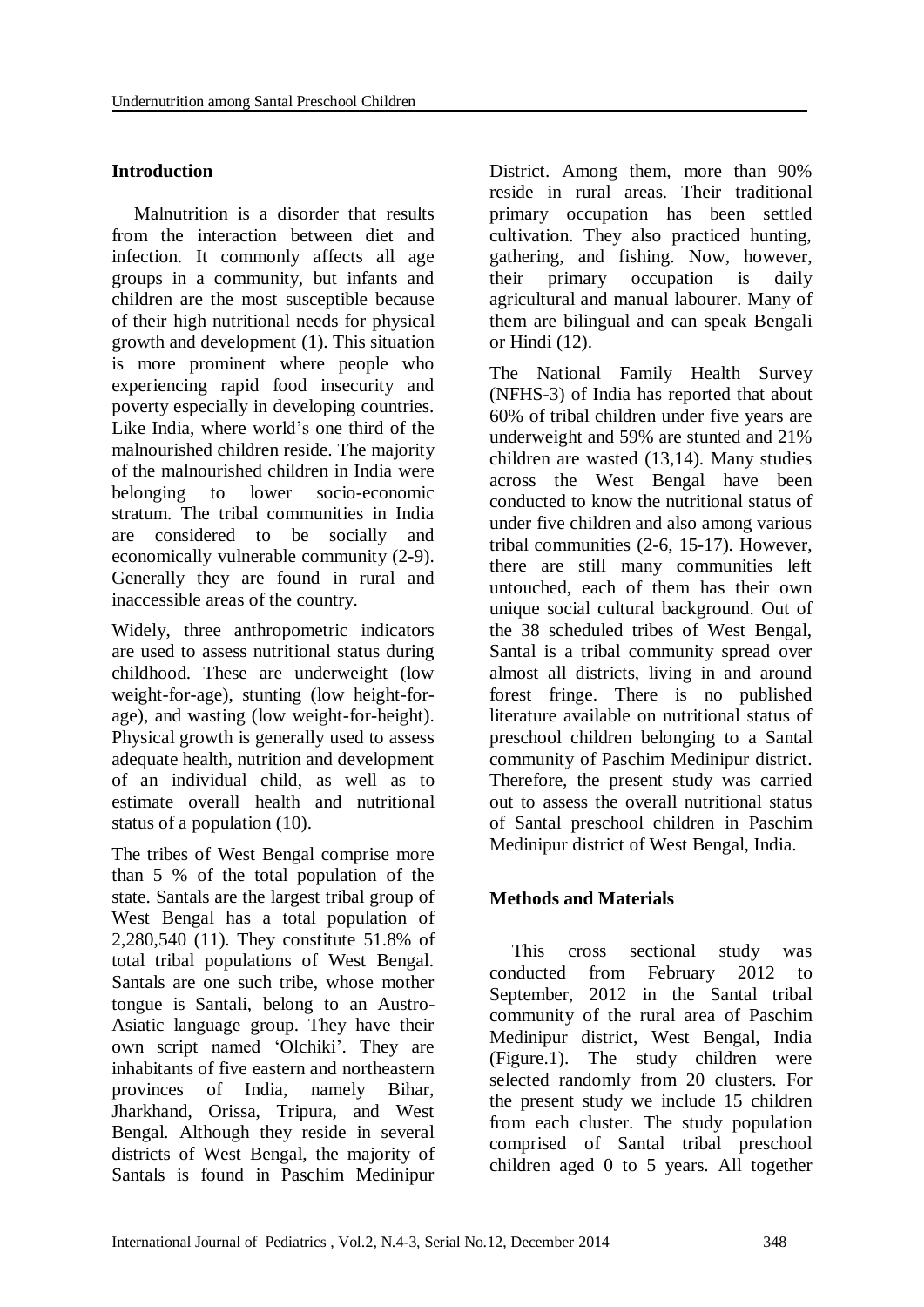300 children were measured to assess the prevalence of underweight, stunting and wasting. Data on age, sex, height and weight were recorded on a pre-tested proforma by door to door visit following interview and examination. Child age was recorded as reported by parents and verified further with other senior members of the household. Parents were informed about the objectives of the study and their consent was obtained. The study protocol was approved by the institutional ethical committee prior to commencement of the study.

Data on anthropometric measurements, such as height and weight of each subject, was measured following standard procedures (18), using digital weighing scale and anthropometric rod to the nearest 0.1 kg and 0.1 cm, respectively. The level of undernutrition was assessed using standard deviation (SD) classification based on weight-for-age (underweight) height-for-age (stunting) and weight-forheight (wasting). Children were considered as underweight, stunting and wasting zscore classification of weight-for-age, height-for-age and weight-for-height below -2.0 SD of the National Center for Health Statistics (NCHS) reference standards (19). Severe and moderate undernutrition was defined as z-scores < - 3.0 and  $-3.0$  to  $<-2.0$ , respectively.

We used the WHO criteria for assessing severity of malnutrition by percentage prevalence ranges of these three indicators among children (10). The minimum estimated sample size was calculated as 296, using the standard formula  $(n=z^2 pq/d^2)$ ) found elsewhere. The calculation  $[(1.96^2 \times 26.1 \times 73.9) / (5^2)]$ was based on 26.1 % prevalence (p) of stunting among Lodha tribal children in Paschim Medinipur (2). Parametric statistics, unpaired student's t-test and oneway ANOVA were employed to assess age and sex differences in height and weight. Proportion test was performed to test for

differences in prevalence of underweight, stunting and wasting between sexes. Odds ratio (OR) and 95% confidence interval (CI) were also calculated following standard methods. The z-score was calculated using ENA for SMART software and all statistical analyses were performed using the MedCalc statistical software. A p-value < 0.05 is considered as statistically significant.



# **Results**

A total of 299 (boys= $153$ , girls= $146$ ) Santal children age between 0 to 5 years were included in the present analyses to evaluate the prevalence of underweight, stunting and wasting. One child excluded from the analysis due to missing value. Age and sex specific means of weight and height were analysed and presented in (Table.1). It was observed that the mean weight and height significantly increased with increasing age in both sexes. The mean weight and height was higher in boys than girls at all ages. To assess the undernutrition, z-score was calculated against the standard. The cumulative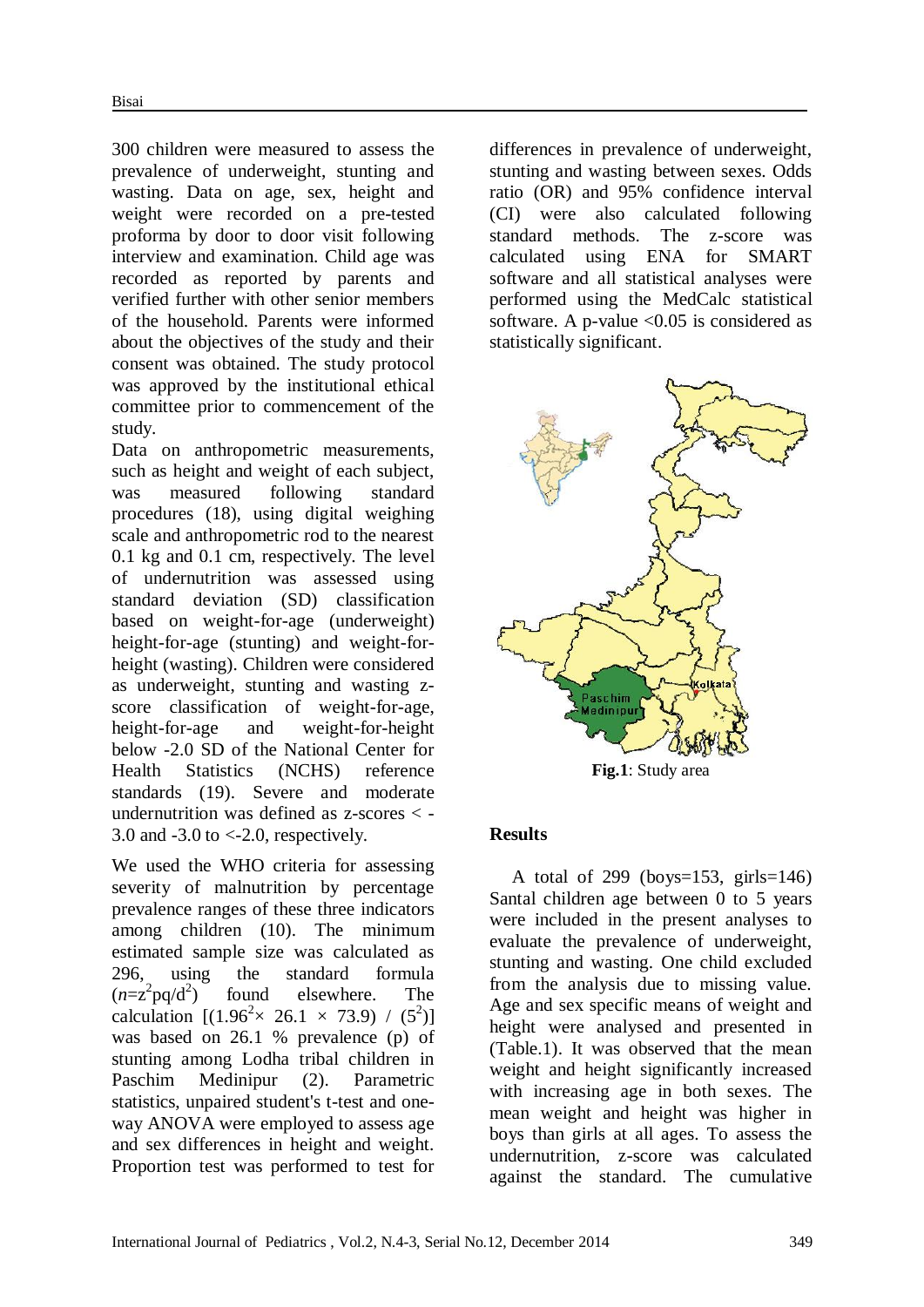distribution of weight-for-age (WAZ) height-for-age (HAZ) and weight-forheight (WHZ) z-scores are presented in (figures. 2-4). It is observed that more than 90% children's weight and height below the median value of NCHS standard. The overall mean z-score for WAZ, HAZ and

WHZ were  $-2.20 \pm 0.82$ ,  $-2.10 \pm 1.10$  and  $1.14 \pm 1.00$ , respectively. Imply that an average weight and height growth in respect of age of Santal children is moderately lower than the reference population.



**Fig.2**: Distribution of weight-for-age z-scores in comparison with standard



**Fig.4**: Distribution of weight-for-height z-scores in comparison with standard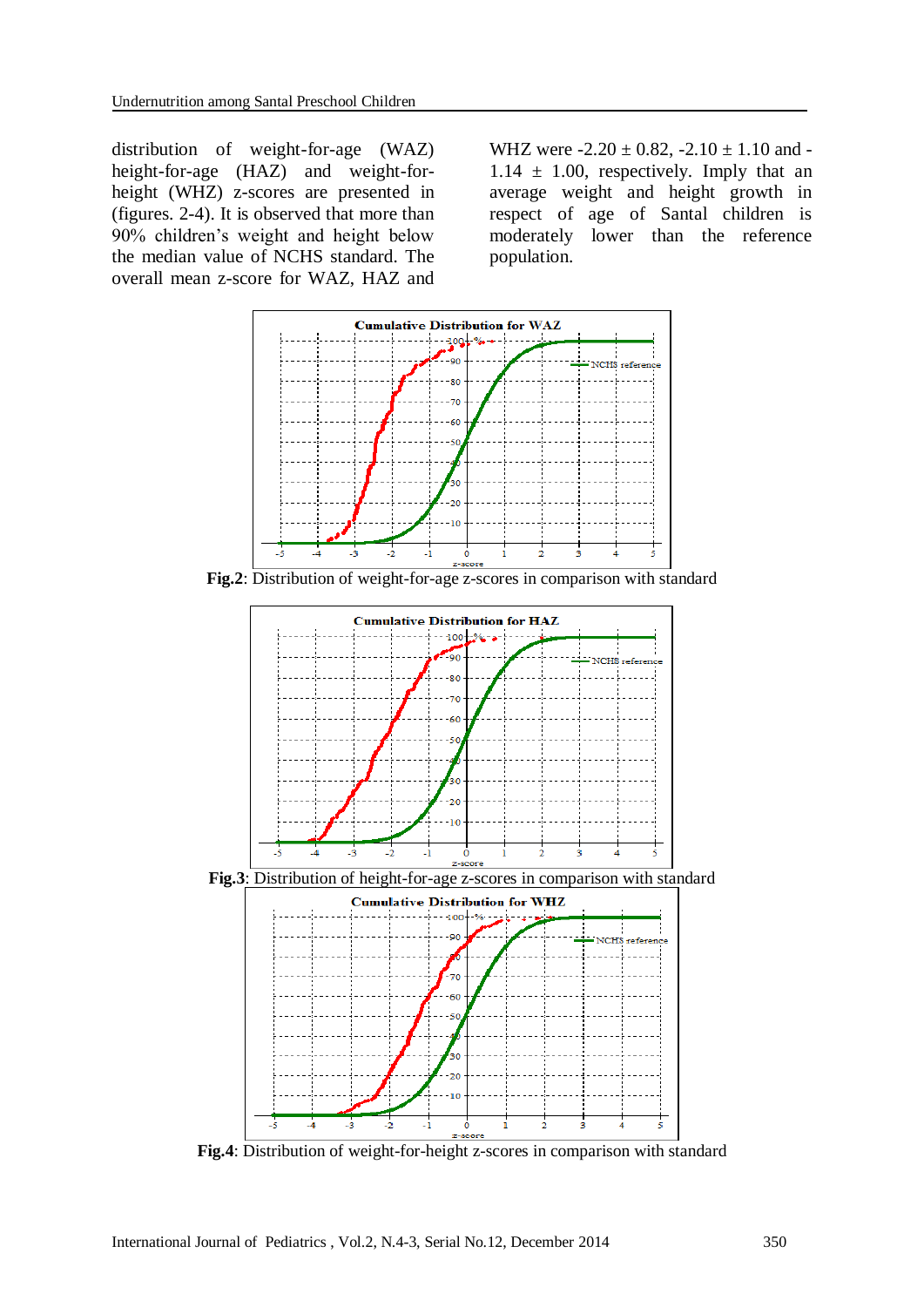The overall prevalence of underweight was 65.2%, out of 54.2% and 11.0% children are found to be moderate and severe underweight (Table.2). It is noteworthy to mention here that the severely underweight was significantly higher among girls than boys  $(15.1\% \text{ vs } 7.2\% \text{, } p<0.05)$ . They had 2.3 (OR=2.29, 95%CI: 1.07-4.91) fold greater risk of being severely underweight. The overall prevalence of stunting was 54.2% (Table.3). Among them, 31.4% and 22.7% children were experiencing moderate and severe stunting. The prevalence of stunting is higher in girls

(59.6%) than their boys (49.0%) counterpart. However, this difference is not statistically significant. The overall prevalence of wasting was 20.1% (Table.4). Among those wasting children, 17.4% and 2.7% were categorised as moderate and severe wasting. The prevalence of wasting was almost similar in both boys and girls. According to WHO (10) criteria for assessing severity of malnutrition, this study found very high rates of underweight, stunting and wasting  $(>30\%, >40\%$  and  $>15\%$ ).

**Table 1**: Distribution of mean weight and height of Santal children

| Age<br>(year)    | $\mathbf n$ |       | Weight (kg) |             | Height (cm) |             |             |           |
|------------------|-------------|-------|-------------|-------------|-------------|-------------|-------------|-----------|
|                  | <b>Boys</b> | Girls | <b>Boys</b> | Girls       | t-value     | <b>Boys</b> | Girls       | t-value   |
| $\boldsymbol{0}$ | 16          | 19    | 6.3(0.7)    | 6.1(0.9)    | 0.723       | 64.6(3.7)   | 63.0(5.2)   | 1.030     |
| $\mathbf{1}$     | 15          | 17    | 7.9(1.0)    | 7.5(0.7)    | 1.323       | 72.2(3.8)   | 71.0(4.5)   | 0.674     |
| $\overline{2}$   | 28          | 27    | 9.9(1.3)    | 9.0(0.9)    | $2.975**$   | 82.0(4.2)   | 79.7(3.1)   | $2.304*$  |
| 3                | 26          | 34    | 11.3(1.2)   | 10.9(1.4)   | 1.165       | 87.7(1.8)   | 86.9(3.3)   | 1.114     |
| $\overline{4}$   | 39          | 23    | 12.8(1.5)   | 11.8(0.7)   | $3.003**$   | 92.4(3.9)   | 90.6(3.3)   | 1.855     |
| 5                | 29          | 26    | 14.3(1.6)   | 13.3(1.8)   | $2.181*$    | 98.9 (4.9)  | 96.5(5.2)   | $4.845**$ |
|                  | F-value     |       | $110.76***$ | $109.70***$ |             | 226.98***   | $202.10***$ |           |

Values are mean and standard deviation, Significant sex difference: \*p<0.05, \*\*p<0.01, Significant age variation: \*\*\*p<0.001.

| Table 2: Prevalence of underweight based on weight-for-age z-scores by sex |  |
|----------------------------------------------------------------------------|--|
|                                                                            |  |

|                          | $\check{ }$     |                 |                 |
|--------------------------|-----------------|-----------------|-----------------|
| Underweight              | All             | <b>Boys</b>     | Girls           |
|                          | $n = 299$       | $n = 153$       | $n = 146$       |
| Overall                  | 65.2 %          | 60.8%           | 69.9 %          |
| $(<-2 z-score)$          | $(50.8 - 77.3)$ | $(49.1 - 71.4)$ | $(43.2 - 87.6)$ |
| Moderate                 | 54.2 %          | 53.6 %          | 54.8%           |
| $(<-2 - \ge -3$ z-score) | $(40.6 - 67.2)$ | $(48.2 - 58.9)$ | $(30.3 - 77.2)$ |
| Severe*                  | 11.0 %          | 7.2 %           | 15.1 %          |
| $(< -3 z-score)$         | $(5.5 - 20.9)$  | $(2.7 - 17.7)$  | $(6.7 - 30.5)$  |
|                          |                 |                 |                 |

Values in parenthesis are 95% confidence interval. \* Significant sex difference: Chi-square=3.97, df=1,  $p<0.05$ .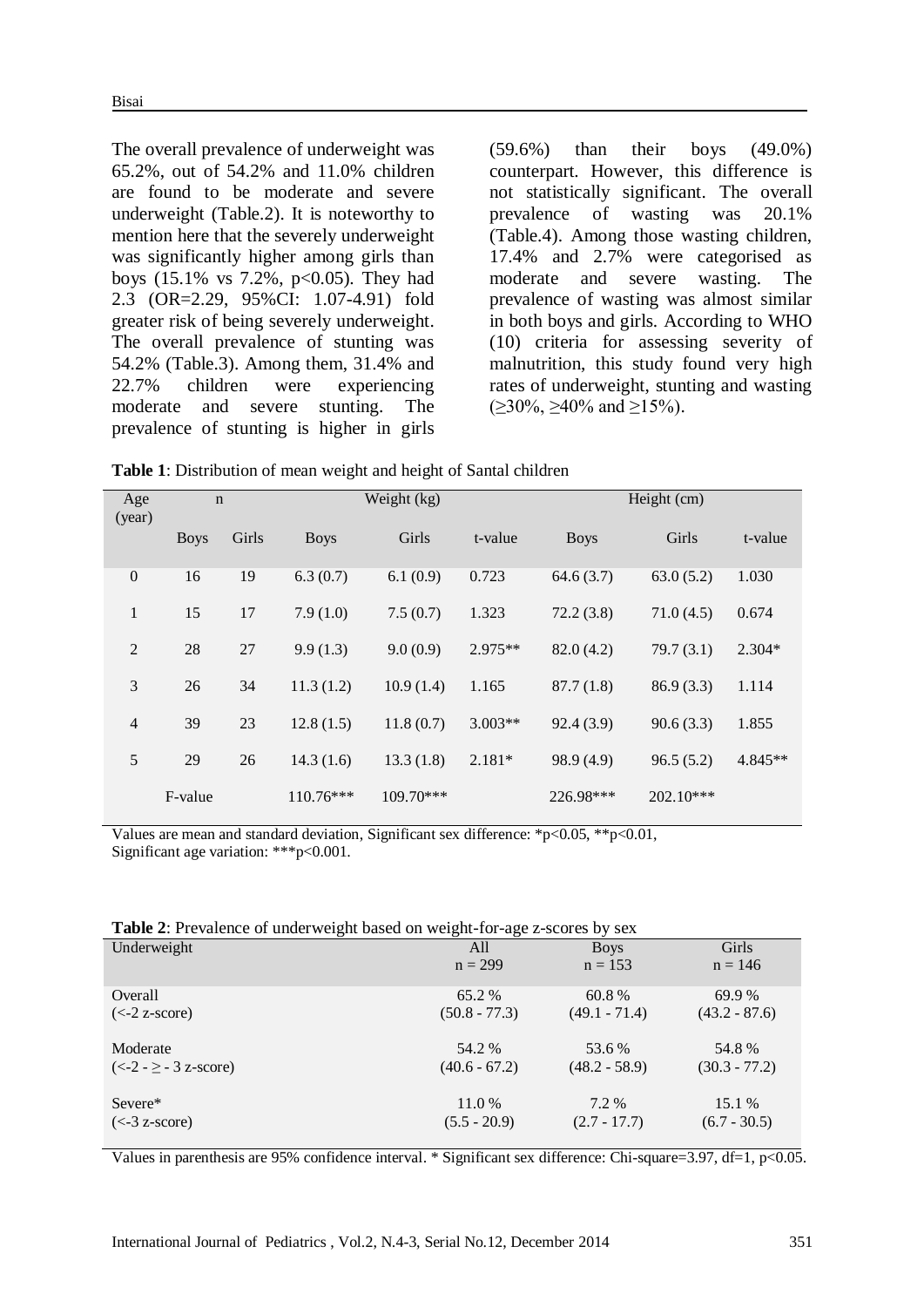| $\frac{1}{2}$<br>$\frac{1}{2}$ |                 |                 |                 |  |
|--------------------------------|-----------------|-----------------|-----------------|--|
| <b>Stunting</b>                | All             | <b>Boys</b>     | <b>Girls</b>    |  |
|                                | $n = 299$       | $n = 153$       | $n = 146$       |  |
| Overall                        | 54.2 %          | 49.0 %          | 59.6 %          |  |
| $(<-2 z-score)$                | $(36.6 - 70.8)$ | $(33.0 - 65.3)$ | $(38.4 - 77.7)$ |  |
| Moderate                       | 31.4 %          | 28.8%           | 34.2 %          |  |
| $(<-2 - \ge -3$ z-score)       | $(22.4 - 42.1)$ | $(21.1 - 37.8)$ | $(22.4 - 48.5)$ |  |
| Severe                         | 22.7 %          | 20.3 %          | 25.3 %          |  |
| $(< -3 z-score)$               | $(8.4 - 48.6)$  | $(6.1 - 50.0)$  | $(10.0 - 51.0)$ |  |

| Table 3: Prevalence of stunting based on height-for-age z-scores and by sex |  |  |
|-----------------------------------------------------------------------------|--|--|
|                                                                             |  |  |

Values in parenthesis are 95% confidence interval

**Table 4**: Prevalence of acute malnutrition based on weight-for-height z-scores and by sex

| <b>Wasting</b>                                 | All             | <b>Boys</b>    | Girls           |
|------------------------------------------------|-----------------|----------------|-----------------|
|                                                | $n = 299$       | $n = 153$      | $n = 146$       |
| Overall                                        | 20.1 %          | $19.6\%$       | 20.5 %          |
| $\left(\leq -2\right)$ z-score $\left(\right)$ | $(11.5 - 32.6)$ | $(9.1 - 37.4)$ | $(14.4 - 28.4)$ |
| Moderate                                       | 17.4 %          | $16.3\%$       | 18.5 %          |
| $(<-2 - \ge -3$ z-score)                       | $(9.9 - 28.8)$  | $(7.6 - 31.5)$ | $(12.4 - 26.7)$ |
| Severe                                         | 2.7 %           | 3.3 %          | 2.1 %           |
| $(< -3 z-score)$                               | $(0.9 - 8.0)$   | $(0.9 - 11.1)$ | $(0.3 - 11.4)$  |

Values in parenthesis are 95% confidence interval

#### **Discussion**

Since, India has largest child development program in the world, yet progress on malnutrition is limited. Earlier reports have revealed that in recent years malnutrition among the children has increased (20). In India, the prevalence of underweight among tribal preschool children ranged from 37.4% to 93.9% (5). The prevalence of underweight in the present study (65.2%) was higher than that in West Bengal (13) and national (14) prevalent as assessed during 2005-2006. The prevalence of underweight among Santal preschool children was lower than the Kamar (21) and Saharia preschool children (22). Whereas, Bisai and his colleagues found the prevalence of underweight among Kora-Mudi (4), Munda and Oraon (6) and Lodha (2)

preschool children were 61.7%, 61.5%, and 47.3%, respectively.

Prevalence of stunting among tribal preschool children in India varies from 35.1% to 67.8% (5). The prevalence of stunting in the present study (54.2%) was similar to that of the national tribal population (14). The rate was higher in the present study than in tribal preschool children of Kora-Mudi (4), Munda & Oraon (6) and Lodha (2). The prevalence of stunting was lower in the present study than in the Saharia (22) and Kamar tribal children (21).

The overall prevalence of wasting among tribal preschool children in India ranged between 13.4% and 85.6% (5). The prevalence of wasting in the present study (20.1%) was similar to that in West Bengal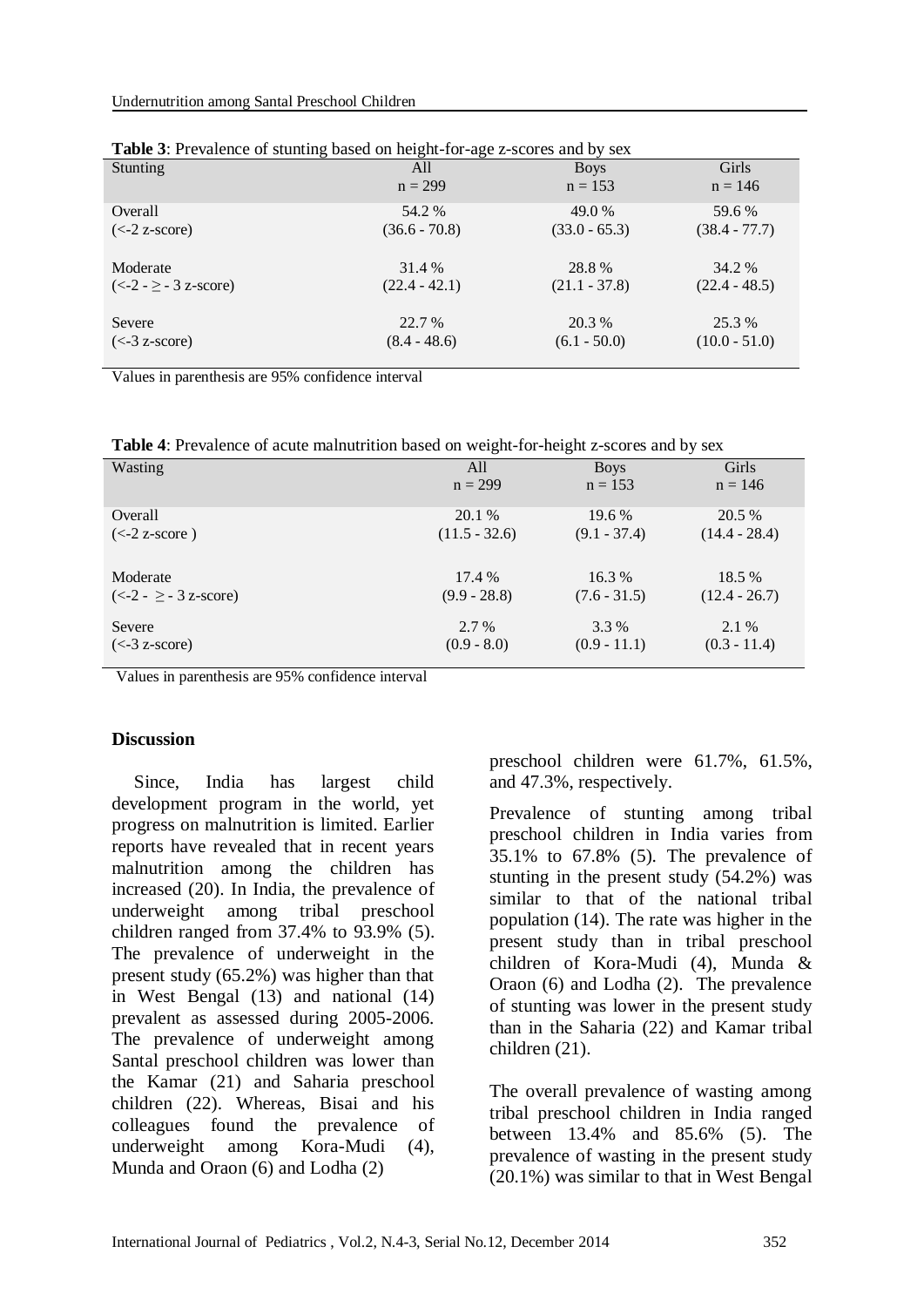(11) and Lodha children (2). Whereas, the rate was lower than the Kora-Mudi (5), Munda & Oraon children (6).

### **Conclusion**

The health and nutritional standards of studied children were found to be unsatisfactory. Girls were more prone to have undernutrition than boys. According to WHO (10) criteria for assessing severity of malnutrition, the rate of underweight, stunting and wasting were very high, indicating a critical situation. Therefore, respective authority should be undertaken an effective public health strategy to combat child malnutrition among socioeconomically vulnerable communities in India and adjoining developing countries where the rate of malnutrition is very high.

#### **Conflict of interests:** None

#### **Acknowledgment**

The author is grateful to the parents for their help and cooperation during the study period. The study was supported by Society for Applied Studies, Kolkata. Author also thanks National Institute for Research in Tribal Health (NIRTH), formerly, Regional Medical Research Centre for Tribals (RMRCT), ICMR, Jabalpur for providing different facilities.

#### **References**

- 1. Blössner M, de Onis M. Malnutrition: quantifying the health impact at national and local levels. Geneva, World Health Organization, WHO Environmental Burden of Disease Series. No. 12. 2005.
- 2. Bisai S, Bose K, Ghosh A. Nutritional status of Lodha children in a village of Paschim Medinipur district, West Bengal. Indian J Public Health 2008; 52:203-6.
- 3. Bisai S, Bose K and Dikshit S. Underweight and stunting among slum children of Midnapore, India. J Pediatr Child Health 2009; 45 (3): 161-2.
- 4. Bisai S, Ghosh T, De GK, Bose K. Very high prevalence of thinness among Kora

Mudi tribal children of Paschim Medinipur District of West Bengal, India. E J Biol Sci 2010; 3(1): 43-9.

- 5. Bisai S, Mallick C. Prevalence of undernutrition among Kora-Mudi children aged 2-13 years in Paschim Medinipur District, West Bengal, India. World J Pediatr 2011; 7(1): 31-6.
- 6. Bisai S, Bose K, Ghosh T, De GK, Khongsdier R, Koziel S, et al. Nutritional status based on anthropometry of tribal preschool children in Paschim Medinipur district of West Bengal, India. Int J Innovative Res Dev 2012; 1: 61-9.
- 7. Bisai S, Mahalanabis D, Sen A, Bose K. Maternal education, reported morbidity and number of siblings are associated with malnutrition among Lodha preschool children of Paschim Medinipur, West Bengal, India. Int J Pediatr 2014; 2(4): 13-21.
- 8. Boskabadi H, Maamouri Gh, Mohsen Zadeh H, Shakeri MT, M Ghayour Mobarhan M. Comparison of Zinc Level between Neonates with Jaundice and Healathy Neonates. International Journal of Pediatrics 2014;2(2.1):34.
- 9. Shafieian T, Latiff LA, Soo Lee MH, Mazidi M, Ghayour Mobarhan M, Tabatabaei G, et al. G Ferns. Determinants of Nutritional Status in Children living in Mashhad, Iran. International Journal of Pediatrics 2014;2(2.1):23.
- 10.World Health Organization. Physical Status: the use and interpretation of anthropometry. Technical Report Series. No. 854. WHO: Geneva. 1995.
- 11.Bisai S, Saha KB, Sharma RK, Muniyandi M, Singh N. An overview of tribal population in India. Tribal Health Bull 2014; 20 (Special issue): 103-106.
- 12.Bose K, Banerjee S, Bisai S, Mukhopadhyay A and Bhadra M. Anthropometric profile and chronic energy deficiency among adult Santal tribals of Jhargram, West Bengal, India: Comparison with other tribal populations of eastern India. Ecol Food Nutr 2006; 45 (3): 159-169.
- 13.International Institute for Population Sciences (IIPS) and Macro International. National Family Health Survey (NFHS-3),